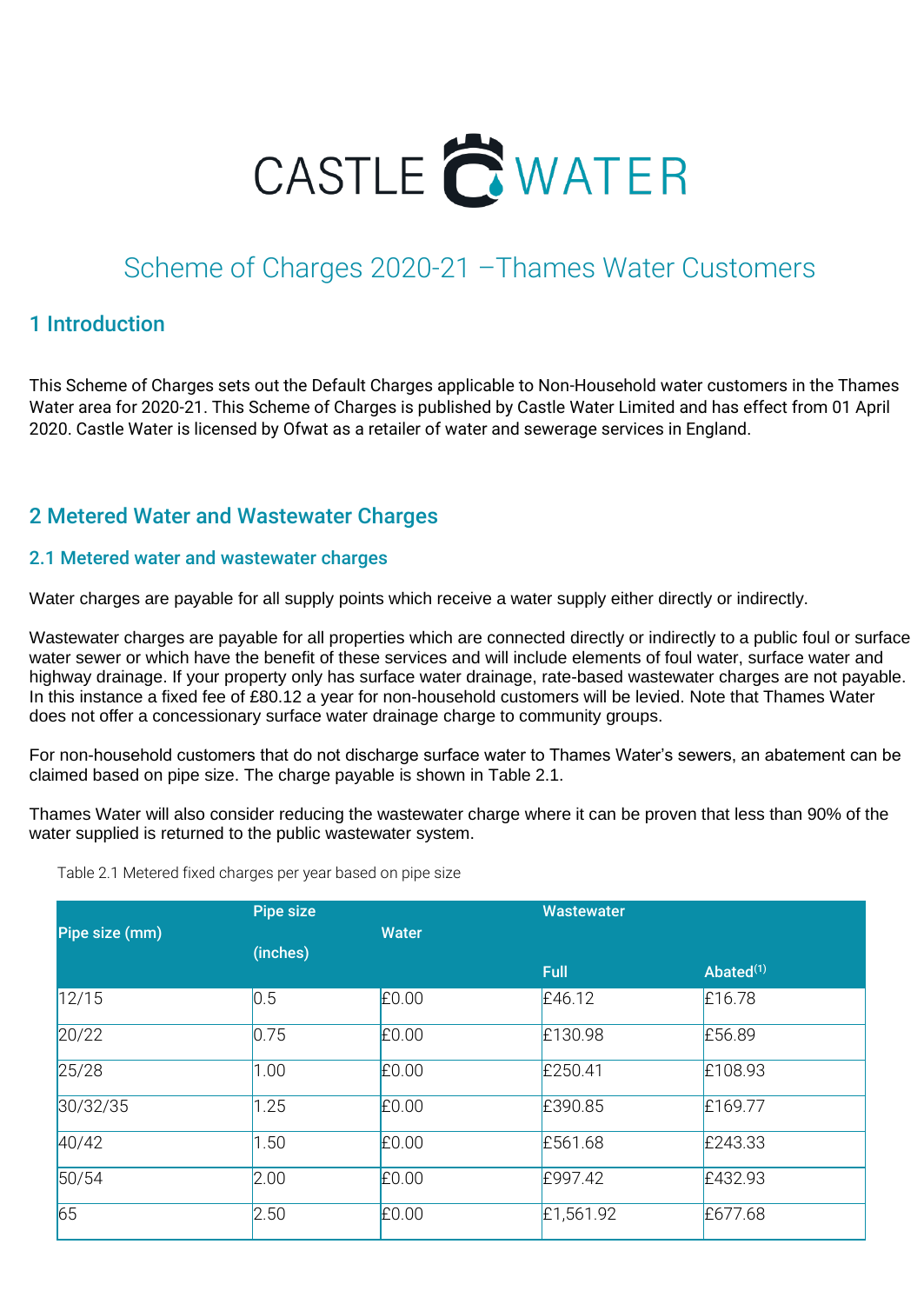| 75/80 | 3.00  | £0.00 | £2,245.29  | £974.81    |
|-------|-------|-------|------------|------------|
| 100   | 4.00  | £0.00 | £3,992.54  | E1,733.11  |
| 125   | 5.00  | £0.00 | £6,237.84  | £2,707.93  |
| 150   | 6.00  | £0.00 | £8,982.51  | £3,899.16  |
| 200   | 8.00  | £0.00 | £15,968.76 | £6,932.49  |
| 250   | 10.00 | £0.00 | £24,949.87 | £10,831.66 |
| 300   | 12.00 | £0.00 | £35,928.63 | £15,598.07 |

(1)Where a non-household customer does not discharge surface water to Thames Water's sewers, an abatement can be claimed based on pipe size.

Table 2.2 Non-household metered fixed charges per year based on consumption band

| Non-household               |              |                   |
|-----------------------------|--------------|-------------------|
| Metered usage (m3 per year) | <b>Water</b> | <b>Wastewater</b> |
| $0 - 500$                   | £26.18       | £35.50            |
| $500 - 1,000$               | N/A          | N/A               |
| $1,000 - 5,000$             | N/A          | N/A               |
| $5,000 - 20,000$            | N/A          | N/A               |
| $20,000 - 50,000$           | N/A          | N/A               |
| $50,000 - 100,000$          | N/A          | N/A               |
| $100,000 - 250,000$         | N/A          | N/A               |
| Over 250,000                | N/A          | N/A               |

#### 2.2 Volumetric charges

Table 2.3 Volumetric charges (All rates in p/m3)

| Non-household           |                             |                                     |
|-------------------------|-----------------------------|-------------------------------------|
| <b>Consumption (m3)</b> | Volume charge: water (p/m3) | Volume charge: wastewater<br>(p/m3) |
| $ 0 - 500$              | 144.40                      | 92.45                               |
| $ 500 - 1,000 $         | 152.01                      | 98.86                               |
| $1,000 - 5,000$         | 152.01                      | 98.86                               |
| $ 5,000 - 20,000 $      | 152.01                      | 98.86                               |
| $[20,000 - 50,000]$     | 139.05                      | 98.86                               |
| 50,000 - 100,000        | 113.99                      | 98.86                               |
| 100,000 - 250,000       | 113.99                      | 79.09                               |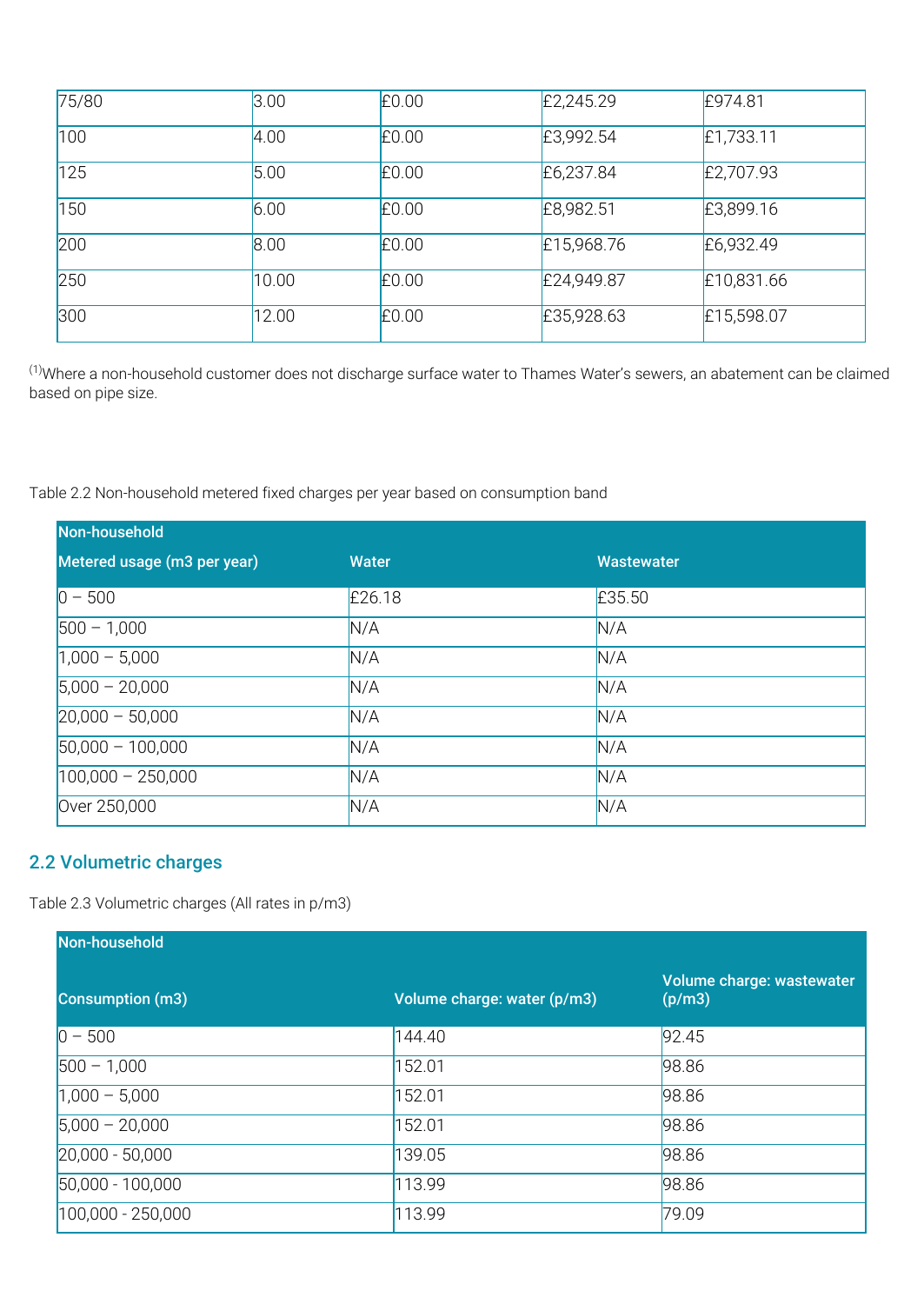| .250,000<br>7∖/Ar<br>$\overline{\phantom{a}}$ | $\sim$<br>$\sim$<br>$\sim$ | 9.09<br>⇁⌒<br>______ |
|-----------------------------------------------|----------------------------|----------------------|
|                                               |                            |                      |

# 2.3 Supplementary large user annual charge

Table 2.4 Supplementary large user annual charge

| <b>Tariff</b>                     | <b>Consumption m3</b> | <b>Annual charge</b> |
|-----------------------------------|-----------------------|----------------------|
| Intermediate volume user - water  | $[20,000 - 50,000]$   | £2,556.51            |
| Large volume user - water         | $ 50,000 - 250,000 $  | £14,949.17           |
| Super large volume user $-$ water | Over 250,000          | £71,310.12           |
| Large volume user $-$ wastewater  | Over 100,000          | £19,772.38           |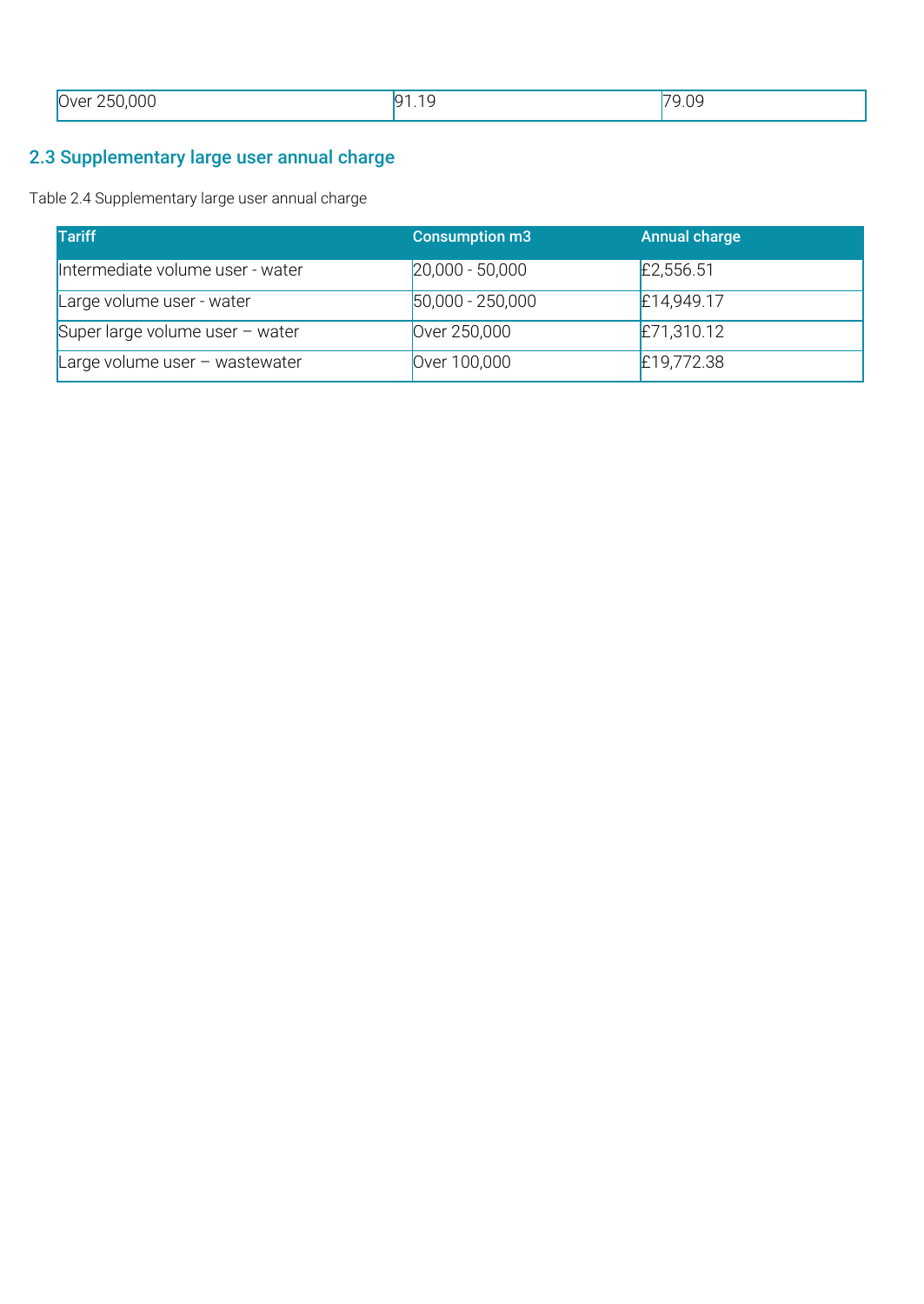# 3 Unmetered Water and Wastewater Charges

## 3.1 Unmetered water and wastewater charges

The water and wastewater services bill is calculated by applying a 'rate per pound' to the rateable value (RV) of your property. There is a different rate for water and wastewater services, each expressed as pence per pound (of RV) and disclosed in Table 3.1. In addition, a yearly 'fixed charge' is applied; disclosed in Table 3.2.

Water charges are payable for all premises which receive a water supply either directly or indirectly. Wastewater charges are payable for all properties which are connected directly or indirectly to a public foul or surface water sewer or which have the benefit of these services and will include elements of foul water, surface water and highway drainage. If your property only has surface water drainage, rate-based wastewater charges are not payable. In this instance a fixed fee £80.12 a year for non-household customers will be levied. Note that Thames Water does not offer a concessionary surface water drainage charge to community groups.

For non-household customers that do not discharge surface water to Thames Water's sewers, an abatement can be claimed based on pipe size. The charge payable is shown in Table 3.2

Table 3.1 Unmetered charges pence per pound of rateable value

|                    |                              | Non-household      |                         |
|--------------------|------------------------------|--------------------|-------------------------|
| <b>Charge area</b> | <b>Local Authority areas</b> | <b>Water pence</b> | <b>Wastewater pence</b> |
|                    |                              |                    |                         |
|                    | <b>Barnet</b>                |                    |                         |
|                    | Broxbourne                   |                    |                         |
|                    | East Hertfordshire           |                    |                         |
|                    | Enfield                      |                    |                         |
|                    | <b>Epping Forest</b>         | 88.42              |                         |
|                    | Haringey                     |                    |                         |
| 1                  | Welwyn Hatfield              |                    | 60.49                   |
|                    | Brentwood                    |                    |                         |
|                    | Harlow                       |                    |                         |
|                    | Luton                        |                    |                         |
|                    | North Hertfordshire          | N/A                |                         |
|                    | Stevenage                    |                    |                         |
|                    | <b>Uttlesford</b>            |                    |                         |
|                    | Chiltern                     |                    |                         |
|                    | Dacorum Ealing               |                    |                         |
|                    | <b>Hounslow</b>              |                    |                         |
|                    | Slough                       | 90.00              |                         |
|                    | South Buckinghamshire        |                    |                         |
|                    | Spelthorne                   |                    |                         |
|                    | Wycombe                      |                    | 62.69                   |
| 2                  | Harrow                       |                    |                         |
|                    | Hertsmere                    |                    |                         |
|                    | Hillingdon                   |                    |                         |
|                    | St. Albans                   |                    |                         |
|                    | South Bedfordshire           | N/A                |                         |
|                    | Three Rivers                 |                    |                         |
|                    | Watford                      |                    |                         |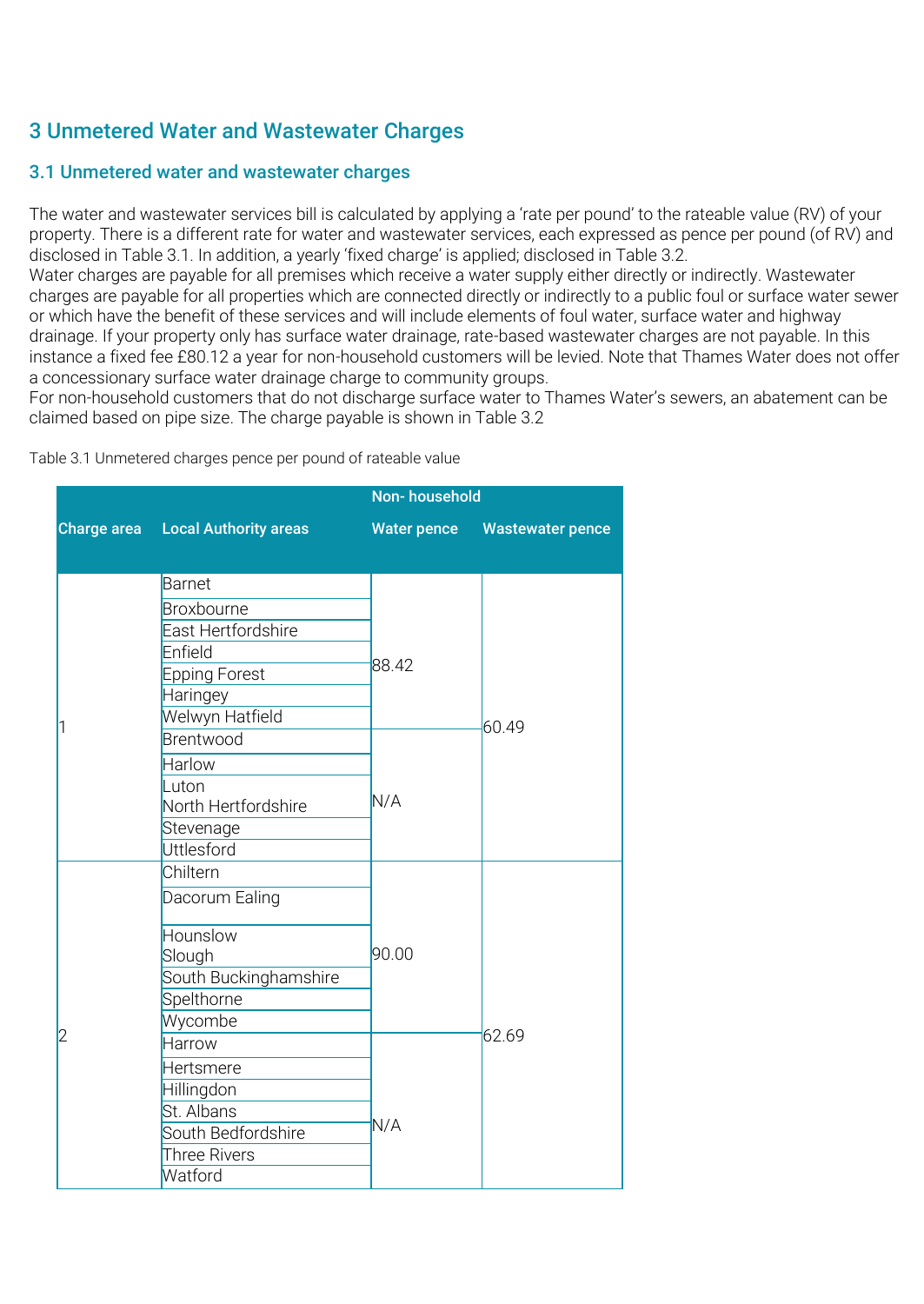|             |                                                                                                                                                                                              | Non-<br>household |                              |
|-------------|----------------------------------------------------------------------------------------------------------------------------------------------------------------------------------------------|-------------------|------------------------------|
| Charge area | <b>Local Authority areas</b>                                                                                                                                                                 |                   | Water pence Wastewater pence |
|             |                                                                                                                                                                                              |                   |                              |
| 3           | Kensington & Chelsea<br>London, City of<br>Westminster                                                                                                                                       | 67.65             | 39.36                        |
|             | Barking & Dagenham Brent<br>Camden Hackney<br>Hammersmith & Fulham<br>Islington Newham<br>Redbridge Tower Hamlets<br>Waltham<br>Forest                                                       | 81.02             | 56.53                        |
| 4           | Havering                                                                                                                                                                                     | N/A               |                              |
|             | Basingstoke & Deane<br>Chichester Elmbridge<br>Guildford<br>Hart Horsham Kennet<br>Mole Valley Newbury<br>Reading Reigate &<br><b>Banstead Waverley</b><br>Windsor & Maidenhead<br>Wokingham | 104.07            | 74.11                        |
| 5           | <b>Bracknel I Crawley East</b><br>Hampshire Mid Sussex<br>Runnymede Rushmoor<br><b>Surrey Heath</b>                                                                                          | N/A               |                              |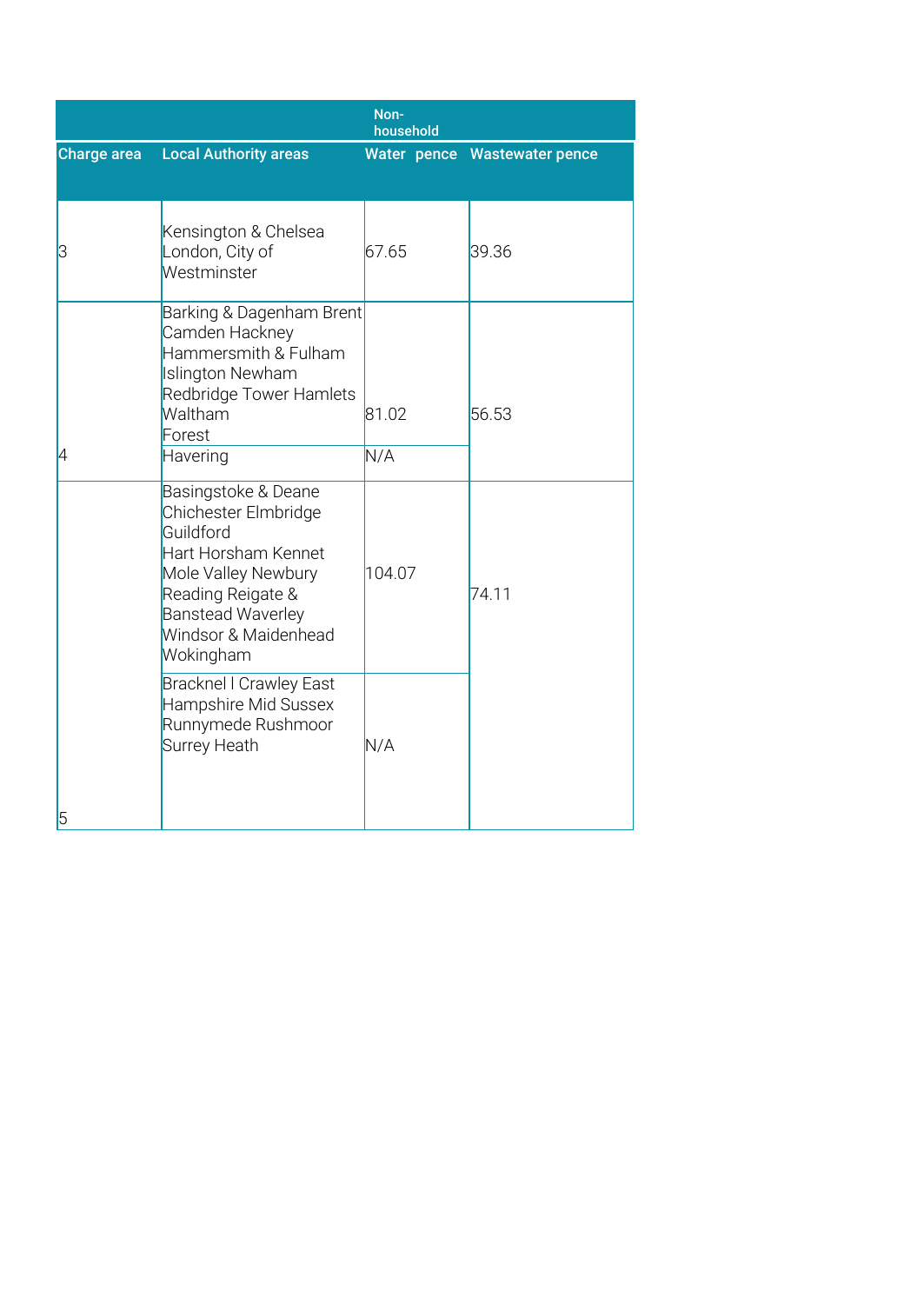|                 |                                                                                                                                                                                            | <b>Non-household</b> |                         |
|-----------------|--------------------------------------------------------------------------------------------------------------------------------------------------------------------------------------------|----------------------|-------------------------|
| Charge area     | <b>Local Authority areas</b>                                                                                                                                                               | <b>Water pence</b>   | <b>Wastewater pence</b> |
|                 | Bexley Bromley Croydon<br>Dartford Epsom & Ewell<br>Gravesham Greenwich<br>Kingston Lambeth<br>Lewisham Merton<br><b>Richmond Sevenoaks</b><br>Southwark Sutton<br>Tandridge<br>Wandsworth | 90.25                | 61.32                   |
| $6\overline{6}$ | Tonbridge & Maling                                                                                                                                                                         | N/A                  |                         |
|                 | <b>Aylesbury Vale Cherwell</b><br>Cotswold North Wiltshire<br>Oxford South Oxfordshire<br>Swindon<br>Vale of White<br>Horse West                                                           | 123.98               | 86.19                   |
|                 | Daventry South<br>Northamptonshire<br>Stratford                                                                                                                                            | N/A                  |                         |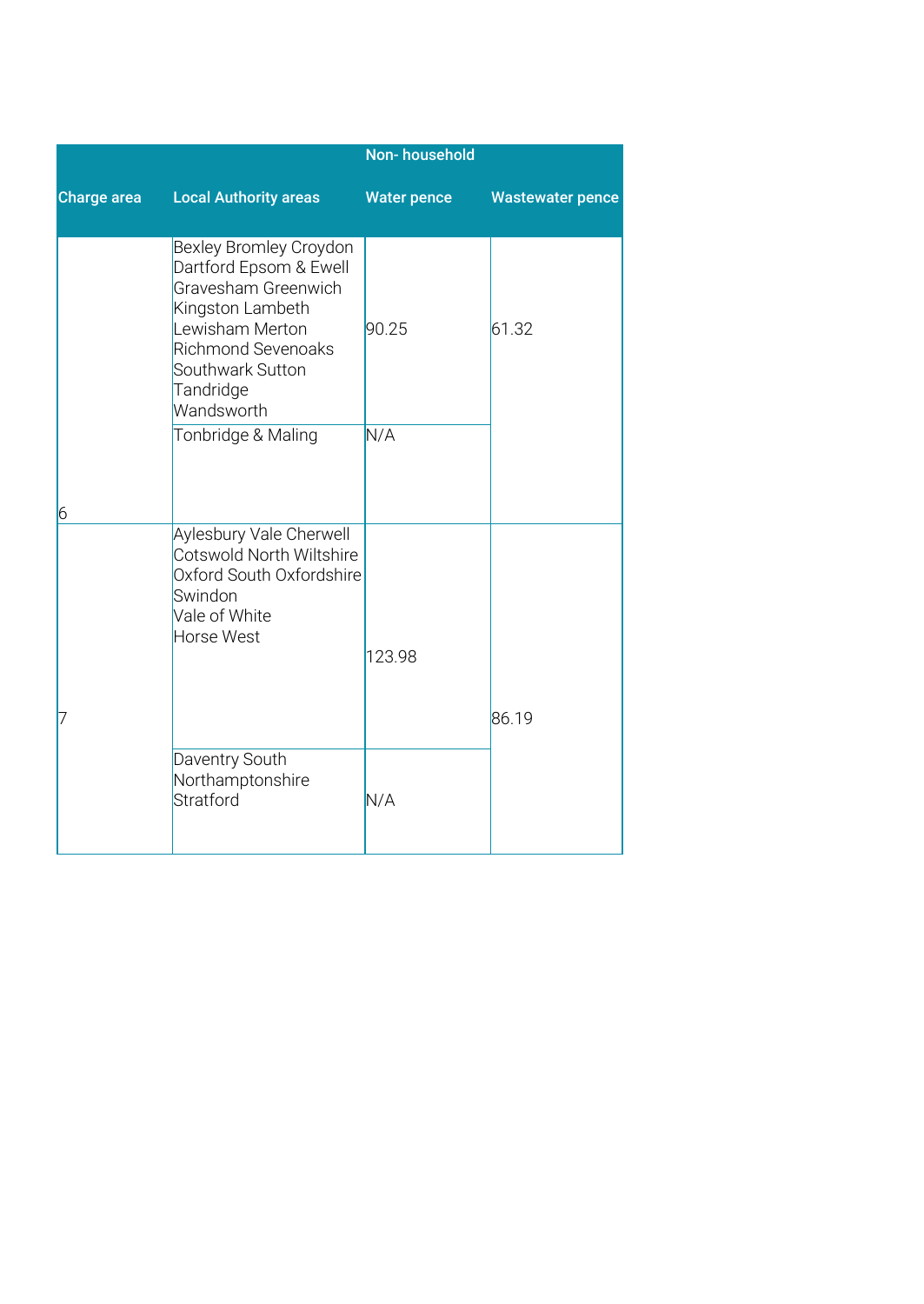### 3.2 Fixed charges

Table 3.2 Fixed charges - unmetered per year

| Non-household  |                    |              |                   |              |
|----------------|--------------------|--------------|-------------------|--------------|
|                |                    |              | <b>Wastewater</b> |              |
| Pipe size (mm) | Pipe size (inches) | <b>Water</b> | <b>Full</b>       | Abated $(2)$ |
| 12/15          | 0.5                | £42.38       | £80.12            | £50.97       |
| 20/22          | 0.75               | £42.38       | £164.45           | £90.83       |
| 25/28          | 1.00               | £18.47       | £250.41           | £108.93      |
| 30/32/35       | 1.25               | £18.47       | £390.50           | £169.77      |
| 40/42          | 1.50               | £18.47       | £561.68           | £243.33      |
| 50/54          | 2.00               | £18.47       | £997.42           | £432.93      |
| 65             | 2.50               | £18.47       | £1,560.50         | £677.68      |
| 75/80          | 3.00               | £18.47       | £2,245.29         | £974.81      |
| 100            | 4.00               | £18.47       | £3,992.54         | £1,733.11    |

(2)Where a non-household customer does not discharge surface water to Thames Water's sewers, an abatement can be claimed based on pipe size.

#### 3.3 Business assessed

Where it is impractical to meter non-household premises Thames Water may assess water usage. In this circumstance they will request information about the type of business, the industrial category of the business (SIC code) and how many people work at the site. Using this information Thames Water will allocate the premises to one of the five bands of assessed charges as shown below. The assessed usage for the premises will be calculated by multiplying the number of full-time employees (or equivalent) by the assessed usage per employee (band 1-5) shown in the table below.

The volumetric charge to the premises is calculated by multiplying the assessed usage by the volumetric tariff. In addition, two Business assessed fixed charges are payable with one charge based on consumption band and a second charge based on pipe size.

If circumstances change i.e. regarding the industrial category of the business (SIC code) or the number of people who work at the site, the updated information should be notified your Retailer.

Table 3.4 Business assessed bands

| <b>Band</b> | Assessed usage per FT employee (or equivalent) |
|-------------|------------------------------------------------|
|             | 15 m3 per year                                 |
|             | 50 m3 per year                                 |
|             | 100 m3 per year                                |
|             | 200 m3 per year                                |
| 5           | By inspection                                  |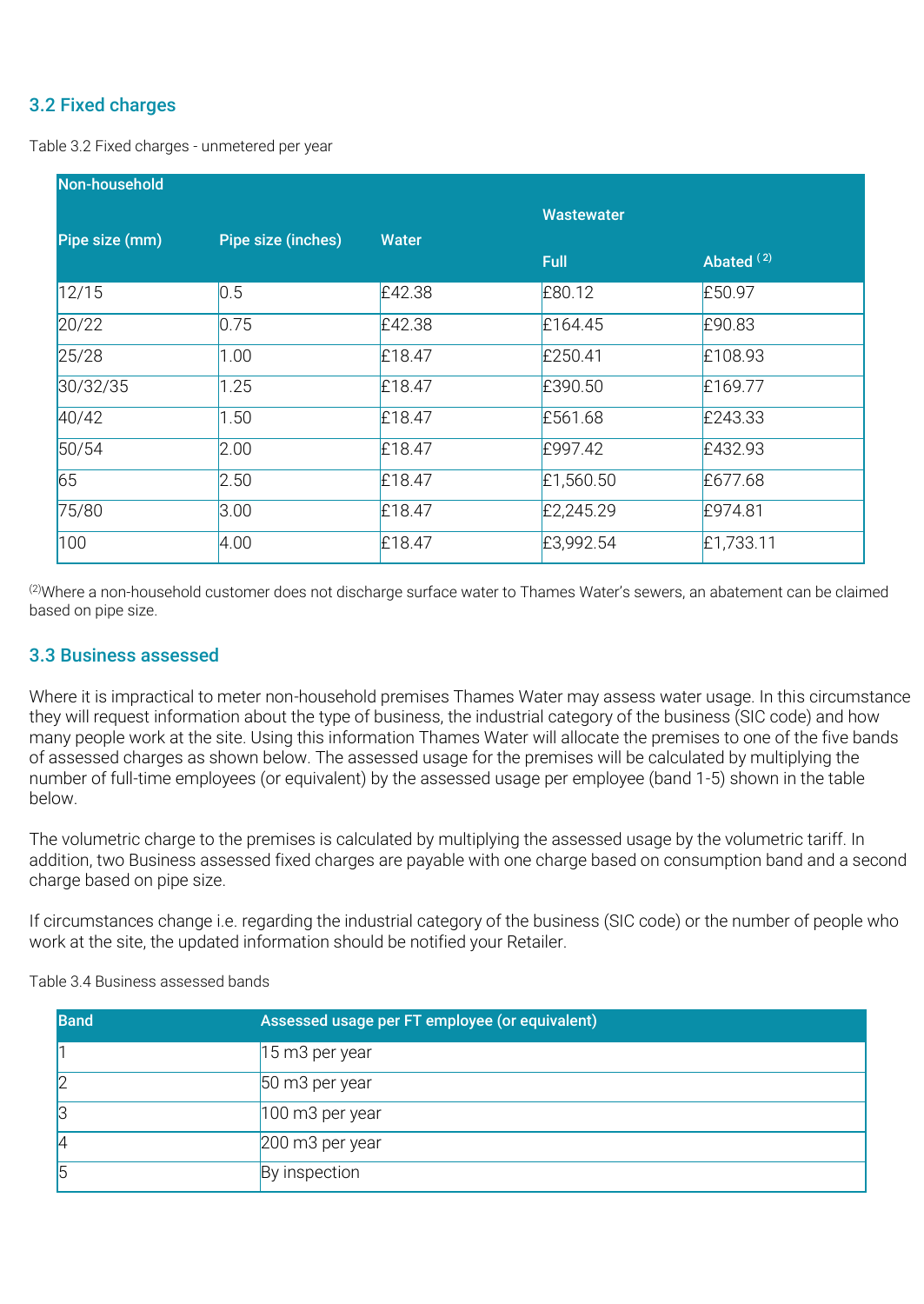Table 3.5 Business assessed volumetric charges

| Assessed usage (m3 per year) | Volume charge : water | Volume charge: wastewater |
|------------------------------|-----------------------|---------------------------|
| $ 0 - 500 $                  | $144.53$ pence per m3 | $92.45$ pence per m3      |
| $500 - 1,000$                | $152.42$ pence per m3 | 98.86 pence per m3        |
| $1,000 - 5,000$              | $152.42$ pence per m3 | 98.86 pence per m3        |
| $5,000 - 20,000$             | $152.42$ pence per m3 | 98.86 pence per m3        |

Table 3.6 Business assessed fixed charges per year based on consumption band

| Assessed usage (m3 per year) | <b>Water</b> | Wastewater |
|------------------------------|--------------|------------|
| $0 - 500$                    | £26.18       | £35.50     |
| $500 - 1,000$                | N/A          | N/A        |
| $1,000 - 5,000$              | N/A          | N/A        |
| $5,000 - 20,000$             | N/A          | N/A        |

Table 3.7 Business assessed fixed charges per year based on pipe size

|                |                    |              | <b>Wastewater</b> |              |
|----------------|--------------------|--------------|-------------------|--------------|
| Pipe size (mm) | Pipe size (inches) | <b>Water</b> |                   |              |
|                |                    |              | <b>Full</b>       | Abated $(3)$ |
| 12/15          | 0.5                | £0.00        | £46.12            | £16.78       |
| 20/22          | 0.75               | £0.00        | £130.98           | £56.89       |
| 25/28          | 1.00               | £0.00        | £250.41           | £108.93      |
| 30/32/35       | 1.25               | £0.00        | £390.85           | £169.77      |
| 40/42          | 1.50               | £0.00        | £561.68           | £243.33      |
| 50/54          | 2.00               | £0.00        | £997.42           | £432.93      |
| 65             | 2.50               | £0.00        | £1561.92          | £677.68      |
| 75/80          | 3.00               | £0.00        | £2245.29          | £974.81      |
| 100            | 4.00               | £0.00        | £3992.54          | £1733.11     |

(3)Where a non-household customer does not discharge surface water to Thames Water's sewers an abatement can be claimed based on pipe size.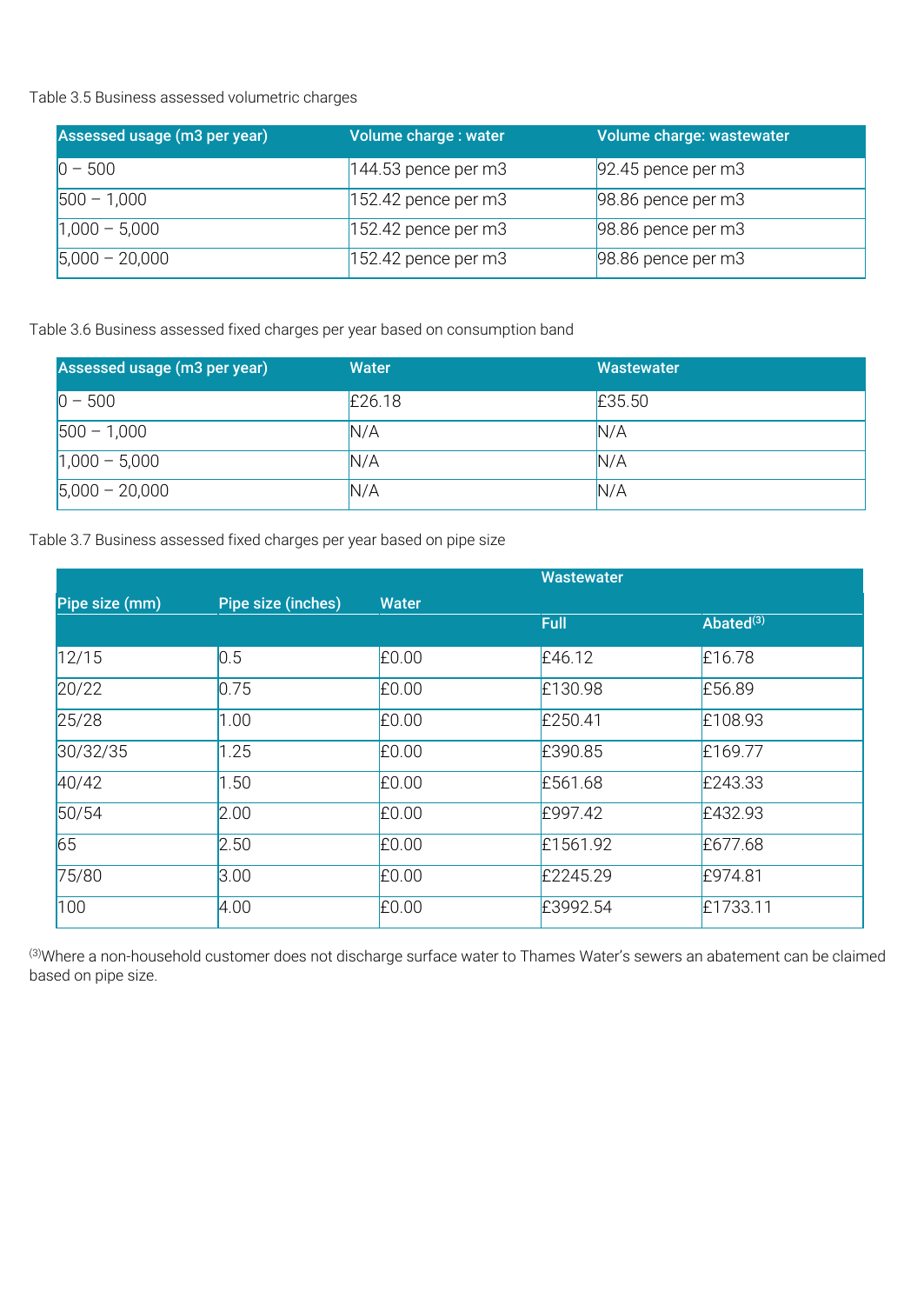#### 3.4 Related seasonal and other non-household charges

Where an unmetered supply only serves a domestic garage car space or store area, a fixed annual charge for each unit will apply. Where there is no water supply, but surface water drains to the Thames Water sewer, only the wastewater fixed charge is payable.

Table 3.8 Domestic garages, car spaces and stores – unmetered fixed charge per year

| Domestic garages, car spaces and stores                | Annual charge          |
|--------------------------------------------------------|------------------------|
| Water fixed charge per garage, car space or store      | $\pm 35.62$ per supply |
| Wastewater fixed charge per garage, car space or store | $E41.80$ per supply    |

#### Table 3.9 Seasonal and other non-household charges

| Seasonal and other non-household charges                                                   | <b>Annual charge</b> |
|--------------------------------------------------------------------------------------------|----------------------|
| Allotment tank and water/washdown point                                                    | $E$ 52.02 per supply |
| Sprinkler, cricket pitches, tennis courts, ornamental pond/fountain and disced<br>supplies | $E110.70$ per supply |
| Minimum charge for meter minimum equivalents                                               | $E391.86$ per supply |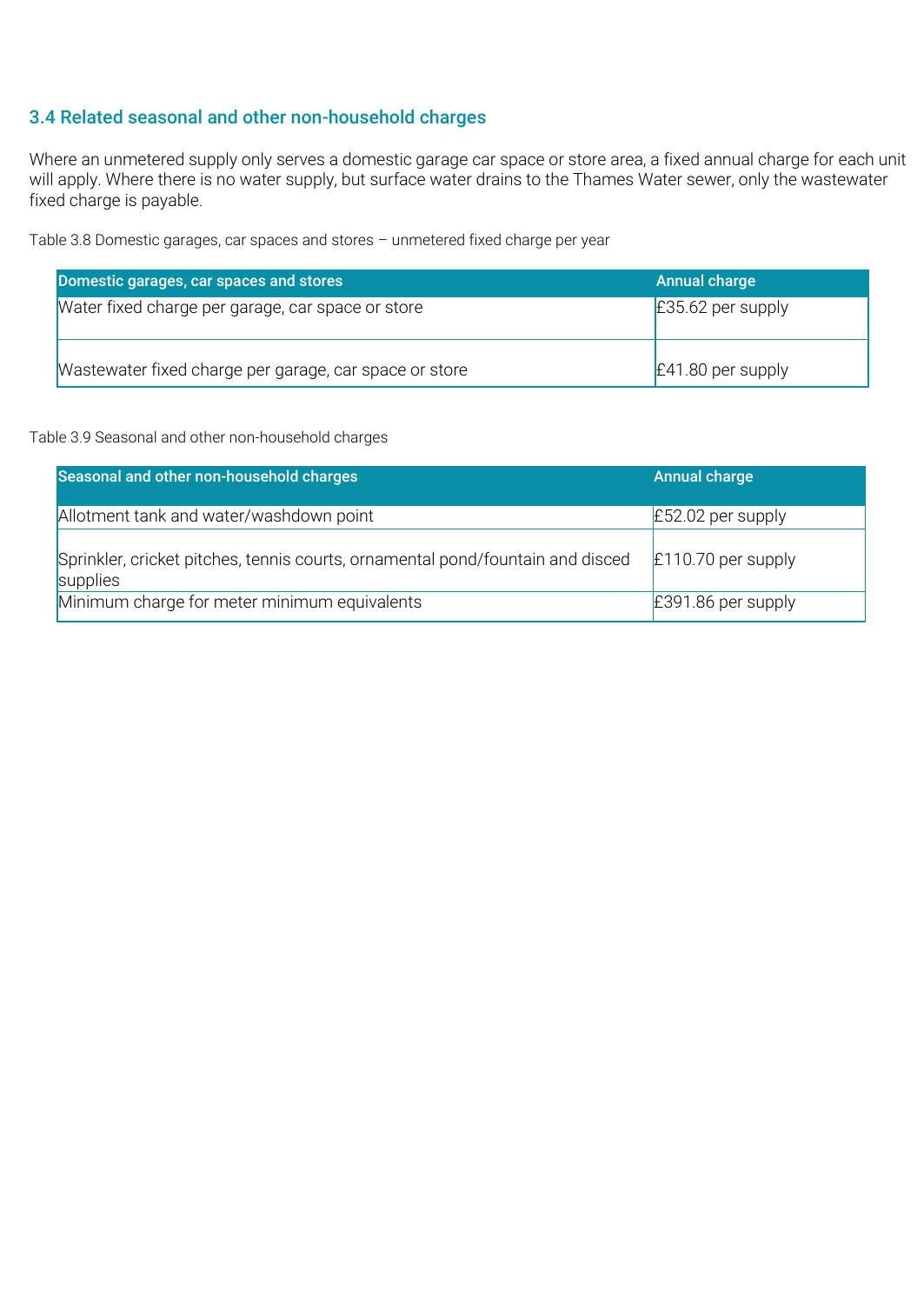# 4 Trade Effluent Charges

## 4.1 Trade effluent charges

Trade effluent charges apply for the treatment and disposal of effluent from trade discharges into the public sewer system.

Where a discharge is a mixture of trade effluent and domestic sewage, Thames Water will determine how much of each is discharged and apply charges as appropriate.

In addition, a fixed charge and volume charge for wastewater services as detailed in Section 2 are also payable. Volume charges for trade effluent are calculated by applying the following standard charges to the trade effluent formula shown in the charges scheme.

Table 4.1 Standard volume charge per cubic metre or kg of trade effluent

| <b>Description</b>             | Volume (m3 per year) | <b>Charge</b>        |
|--------------------------------|----------------------|----------------------|
| Reception and conveyance (R)   | $0 - 500$            | $51.26$ pence per m3 |
| Reception and conveyance $(R)$ | $ 500 - 1,000 $      | $16.45$ pence per m3 |
| Reception and conveyance (R)   | $1,000 - 5,000$      | 16.45 pence per $m3$ |
| Reception and conveyance (R)   | $5,000 - 20,000$     | 16.45 pence per $m3$ |
| Primary treatment $(V)$        |                      | $18.03$ pence per m3 |
| Biological treatment (B)       |                      | $51.94$ pence per kg |
| Solids treatment (S)           |                      | $65.85$ pence per kg |

Table 4.2 Average strength factors used in trade effluent formula

| Mogden formula element | Element symbol | Average strength |
|------------------------|----------------|------------------|
| Chemical oxygen demand | -Os            | $445$ mg/l       |
| Settleable solids      | rSs            | $336$ mg/l       |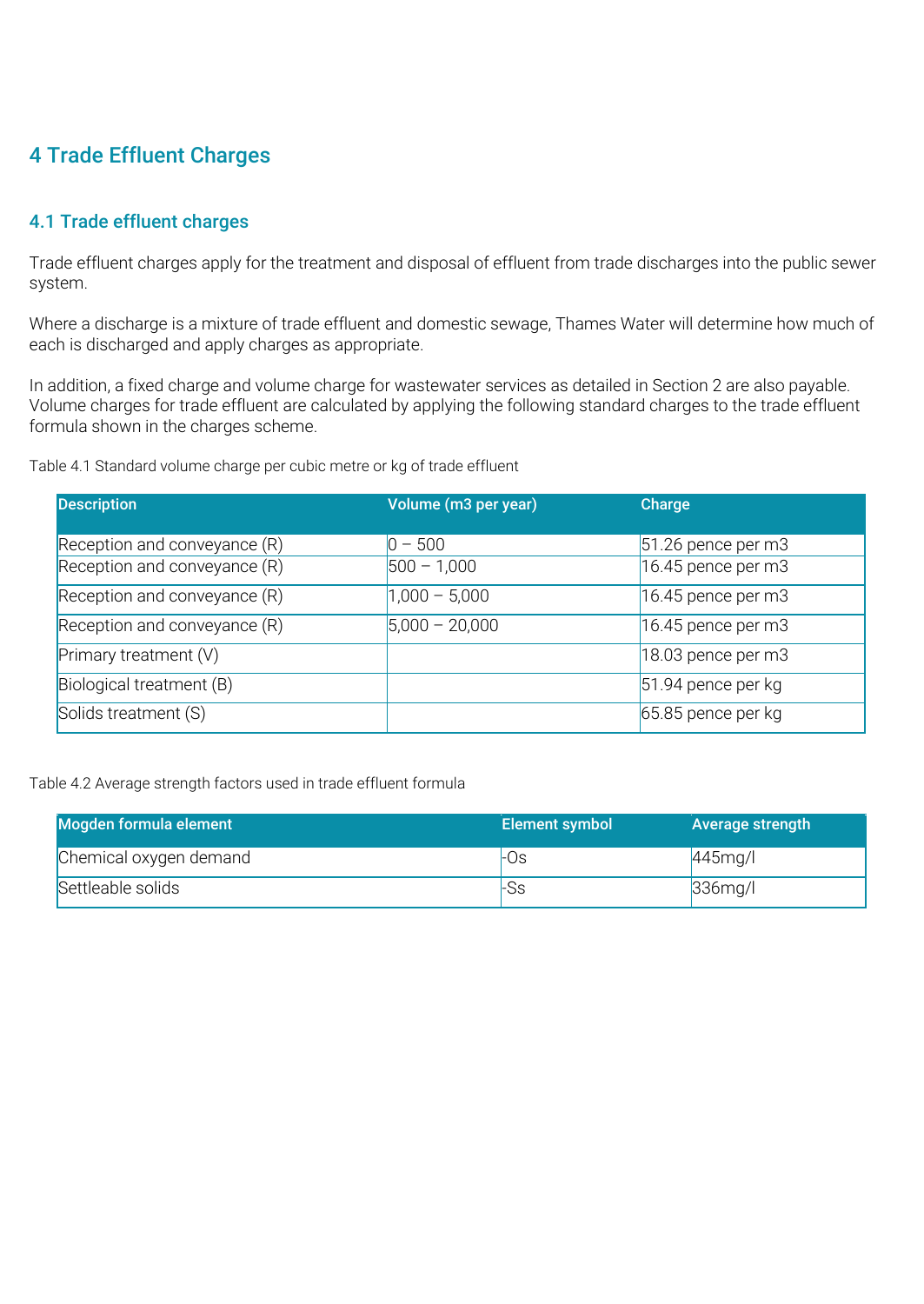#### Table 4.3 Trade effluent fixed charges

| Discharge Volume (m3 per annum) | <b>Fixed charge</b> | Minimum charge |
|---------------------------------|---------------------|----------------|
| $ 0 - 500 $                     | N/A                 | £147.45        |
| $500 - 1,000$                   | N/A                 | N/A            |
| $1,000 - 5,000$                 | N/A                 | N/A            |
| $5,000 - 20,000$                | N/A                 | N/A            |
| $20,000 - 50,000$               | N/A                 | N/A            |
| $50,000 - 250,000$              | N/A                 | N/A            |
| Over 250,000                    | N/A                 | N/A            |

#### Table 4.4 Standard strength discharges (mg/l)

| <b>Standard strength premises</b>                                                    | <b>Value for Ot</b> | <b>Value for St</b> |
|--------------------------------------------------------------------------------------|---------------------|---------------------|
| Launderettes                                                                         | 576                 | 58                  |
| Car washes                                                                           | 88                  | 62                  |
| Dry cleaners                                                                         | 30                  |                     |
| Commercial swimming pools                                                            | 120                 | 108                 |
| Small / micro-brewery                                                                | 1730                | 88                  |
| Concrete contaminated sites (batching plants, wheel washes<br>on construction sites) | 116                 | 58                  |
| Laboratory glassware washing                                                         | 308                 | 34                  |
| Bus wash                                                                             | 621                 | 92                  |
| Train wash                                                                           | 594                 | 71                  |
| Contaminated surface water at waste transfer sites                                   | 638                 | 81                  |
| Gasholder runoff                                                                     | 20                  | 11                  |

Standard strength discharges, shown in the table above, will be applied for charging purposes unless Thames Water determine that it is not a suitable basis of charge in specific circumstances or if the customer requests charging to be based on sample results.

Table 4.5 Other trade effluent charges

| <b>Description</b>                                                                               | Charge                 |
|--------------------------------------------------------------------------------------------------|------------------------|
| Minimum charge per annum or duration of consent, whichever is the shorter                        | £147.45                |
| Ammoniacal nitrogen treatment charge per mg in excess of 35mg/l expressed as a<br>fraction of 35 | $2.98$ pence per m $3$ |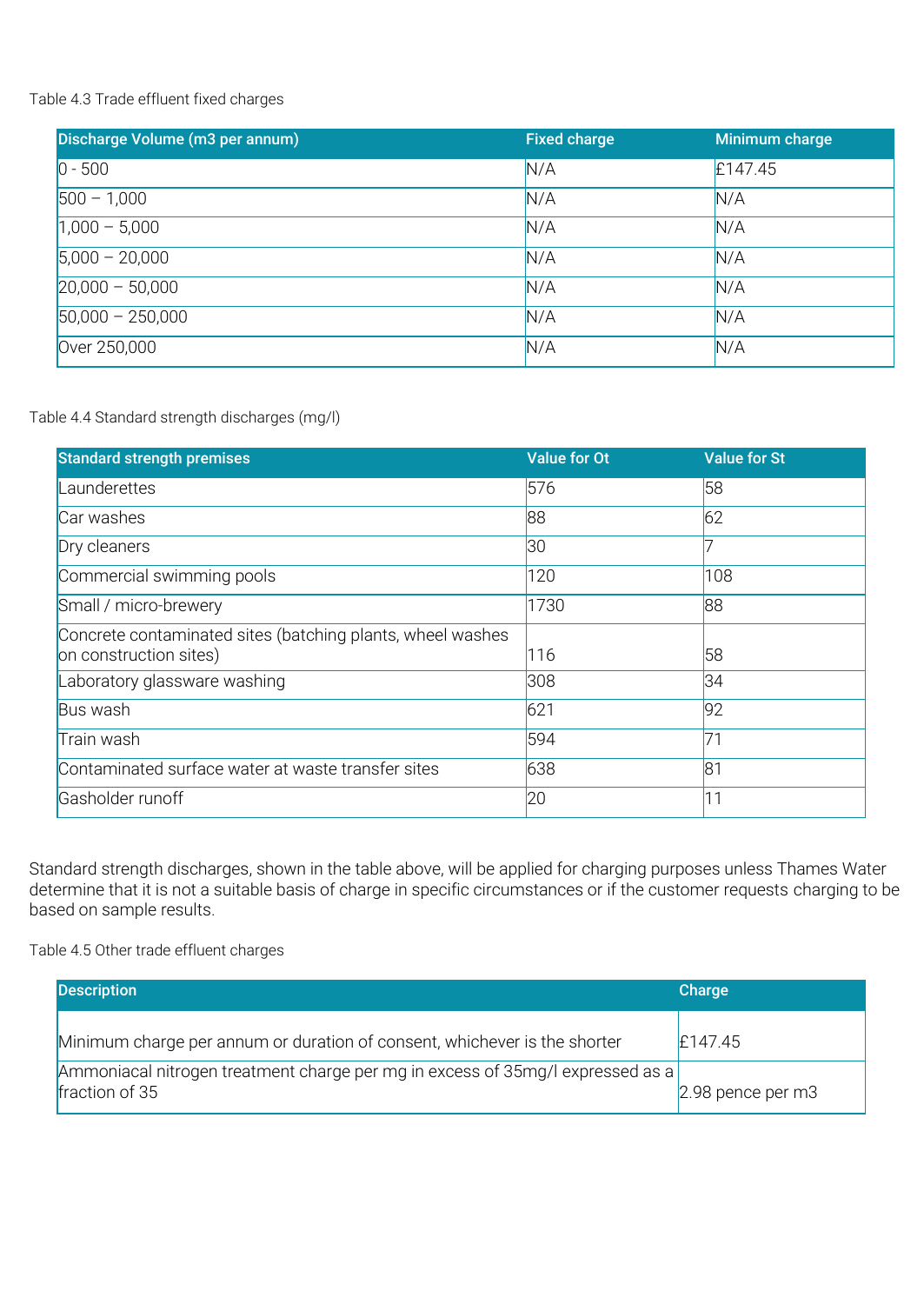#### 4.2 Large volume trade effluent user tariff

If your annual bill is more than £116,263 at any one site (or sites qualifying for aggregation), the charge will be based on the Thames Water large user trade effluent tariff. This includes an annual charge of £22,252.74 in addition to the charges set out in section 4.

Table 4.6 Large user volume charge per cubic meter or kg of trade effluent

| <b>Description</b>             | Volume (m3 per year) | Charge                |
|--------------------------------|----------------------|-----------------------|
| Reception and conveyance $(R)$ | Over 20,000          | $ 13.37$ pence per m3 |
| Primary treatment $(V)$        |                      | $ 15.43$ pence per m3 |
| Biological treatment (B)       |                      | $44.44$ pence per kg  |
| Solids treatment (S)           |                      | 56.34 pence per kg    |

#### 4.3 Industrial and commercial wastewater

Before trade effluent is disposed into a sewer or in any other way, the customer must have the appropriate consent from Thames Water (in the case of a public sewer) and/or environmental authorities (in the case of discharges to watercourses, land or air).

Applications to Thames Water should be made at least two months before the proposed start date. If you are unsure about whether you have the right permissions, contact the trade effluent team on 0203 577 9200 to help ensure compliance with the law and with good environmental practice.

# 5 Sundry Charges

Other sundry charges not covered in the sections above are detailed below.

#### 5.1 Building supplies

Table 5.1 Building supplies

| <b>Building supplies</b>                                                                             | Charge                  |
|------------------------------------------------------------------------------------------------------|-------------------------|
| New supplies                                                                                         | Metered                 |
| Alterations to existing properties with contract sum over £100,000 (where no<br>new supplies needed) | 0.17% of contract value |
| Minimum charge for non-metered supplies                                                              | $E154.38$ per year      |

#### 5.2 Use of hydrants

A hydrant licence will be required in all cases. The charges for such licences are as follows: Daily user licence (up to 20 cubic meters); higher demand rates on application.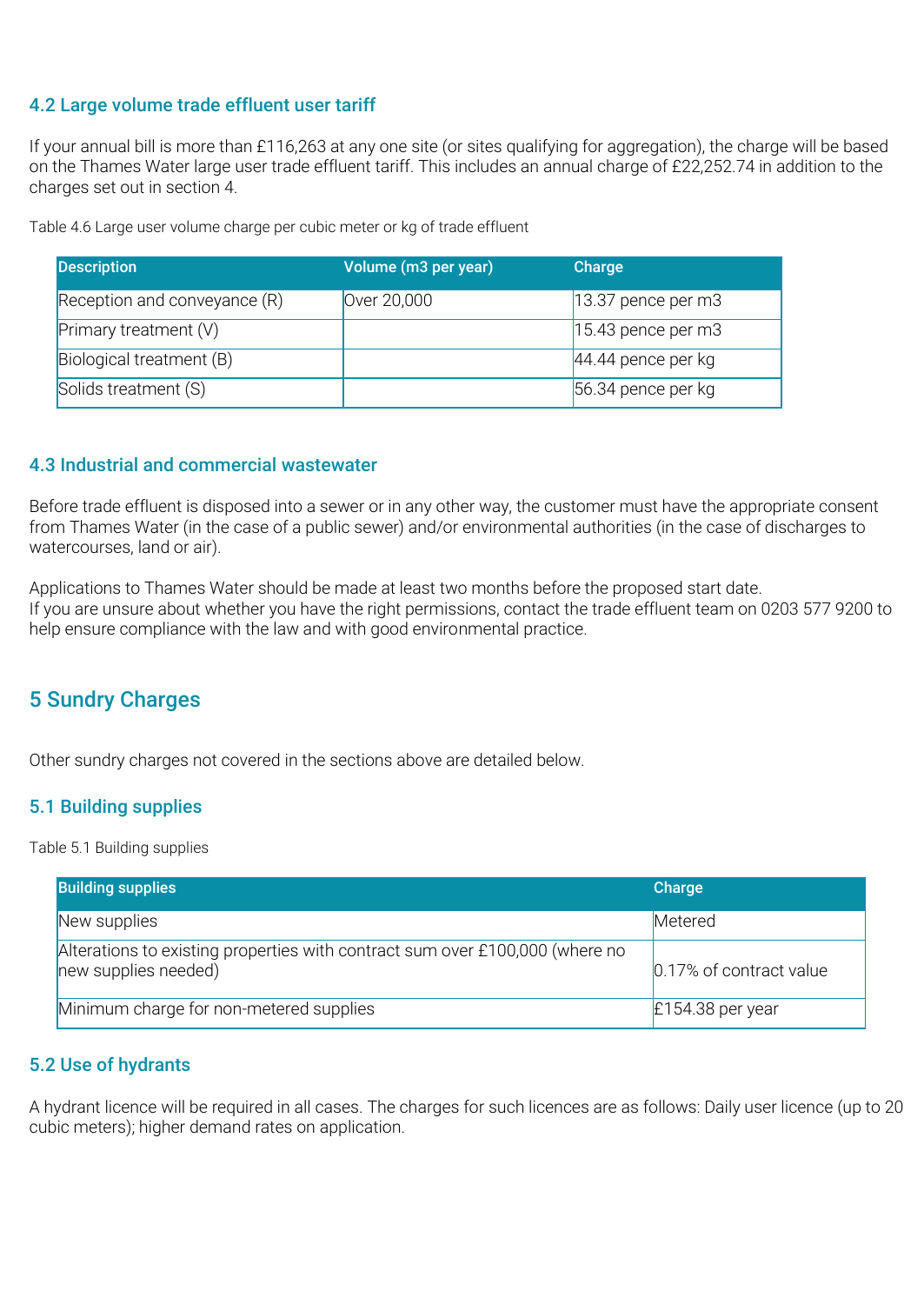Table 5.2 Use of hydrants

| Use of hydrants | Charge  |
|-----------------|---------|
| Daily rate      | £126.33 |
| Subsequent days | £41.72  |

#### Table 5.3 Regular user licence per item

| Regular user licence per item                                                     | <b>Charge</b>      |
|-----------------------------------------------------------------------------------|--------------------|
| Low demand $(0 - 1.0 \text{m}3 \text{ a day})$ Only applicable to 20mm standpipes | £319.20 a year     |
| Average demand $(1.0 - 10.0 \text{m}3 \text{ a day})$                             | $E1,621.05$ a year |
| High demand $(10.0 - 20.0 \text{m}3 \text{ a day})$                               | £3,248.36 a year   |
| Very high demand (> 20.0m3 a day)                                                 | By agreement       |
| Shorter term licences available                                                   | On application     |

a) Where a visit is required by a technician an attendance fee will be payable.

- b) Where Thames Water agrees consent retrospectively an administration fee of £123.60 will be required plus the relevant licence fee as detailed above.
- c) Hydrant customers are required to hire a metered standpipe from a Thames Water approved supplier. A hire charge will apply in addition to the charge set above.

#### 5.3 Cattle troughs

Table 5.4 Cattle troughs (unmeasured supply)

| Cattle troughs (unmeasured supply) | <b>Charge</b>      |
|------------------------------------|--------------------|
| Per unmeasured cattle trough       | $E180.27$ per year |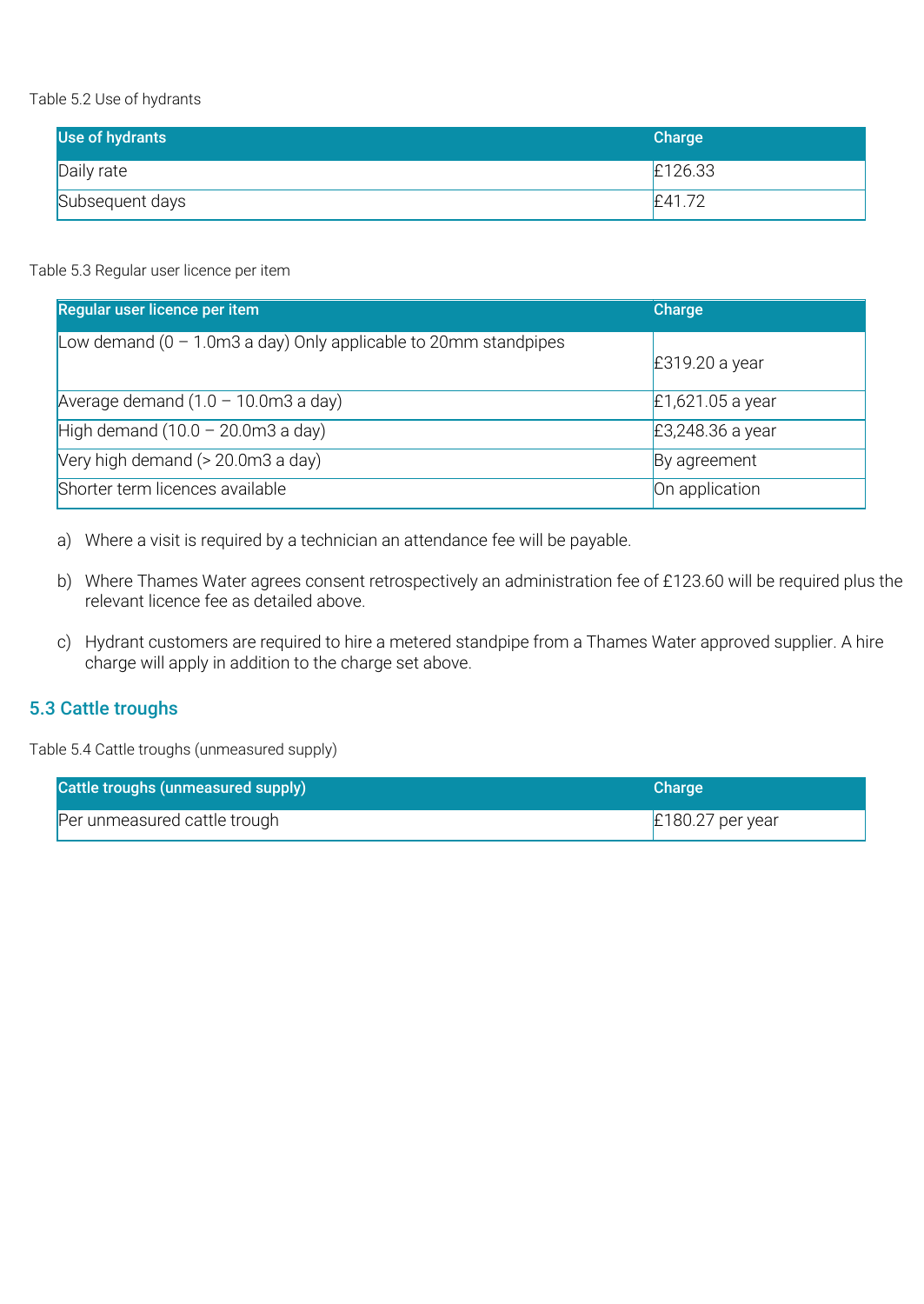# 6 Infrastructure Charges

For details of Infrastructure Charges, refer to the Thames Water Wholesale Tariff Document which can be found on the Thames Water website.

# 7 Network Charges

For details of Network Charges, refer to the Thames Water Wholesale Tariff Document which can be found on the Thames Water website.

### 8 Disconnection and reconnection

Disconnection and reconnection charges may apply in line with Thames Water Wholesale Tariff document (Prices are subject to change).

#### 8.1. Disconnection

Table 8.1 Disconnection tariff

| <b>Type</b>                    | Within our normal<br>working | Within our normal<br>working hours<br>abortive | Outside our normal<br>working | Outside our normal<br>working hours<br>abortive |
|--------------------------------|------------------------------|------------------------------------------------|-------------------------------|-------------------------------------------------|
| Survey                         | £89                          | E79                                            | £101                          | £101                                            |
| <b>Temporary Disconnection</b> | E244                         | £195                                           | £300                          | £300                                            |
| Permanent Disconnection        | Price on application         |                                                |                               |                                                 |

#### 8.2 Reconnection

Table 8.2 Reconnection tariff

| <b>Type</b>                   | <b>Within our</b><br>normal working | Within our normal<br>working hours abortive normal working | Outside our | Outside our normal<br>working hours abortive |
|-------------------------------|-------------------------------------|------------------------------------------------------------|-------------|----------------------------------------------|
| Survey                        | £89                                 | F79                                                        | E101        | E51                                          |
| Reconnection                  | £244                                | £188                                                       | £285        | £285                                         |
| <b>Emergency Reconnection</b> | £285                                |                                                            |             |                                              |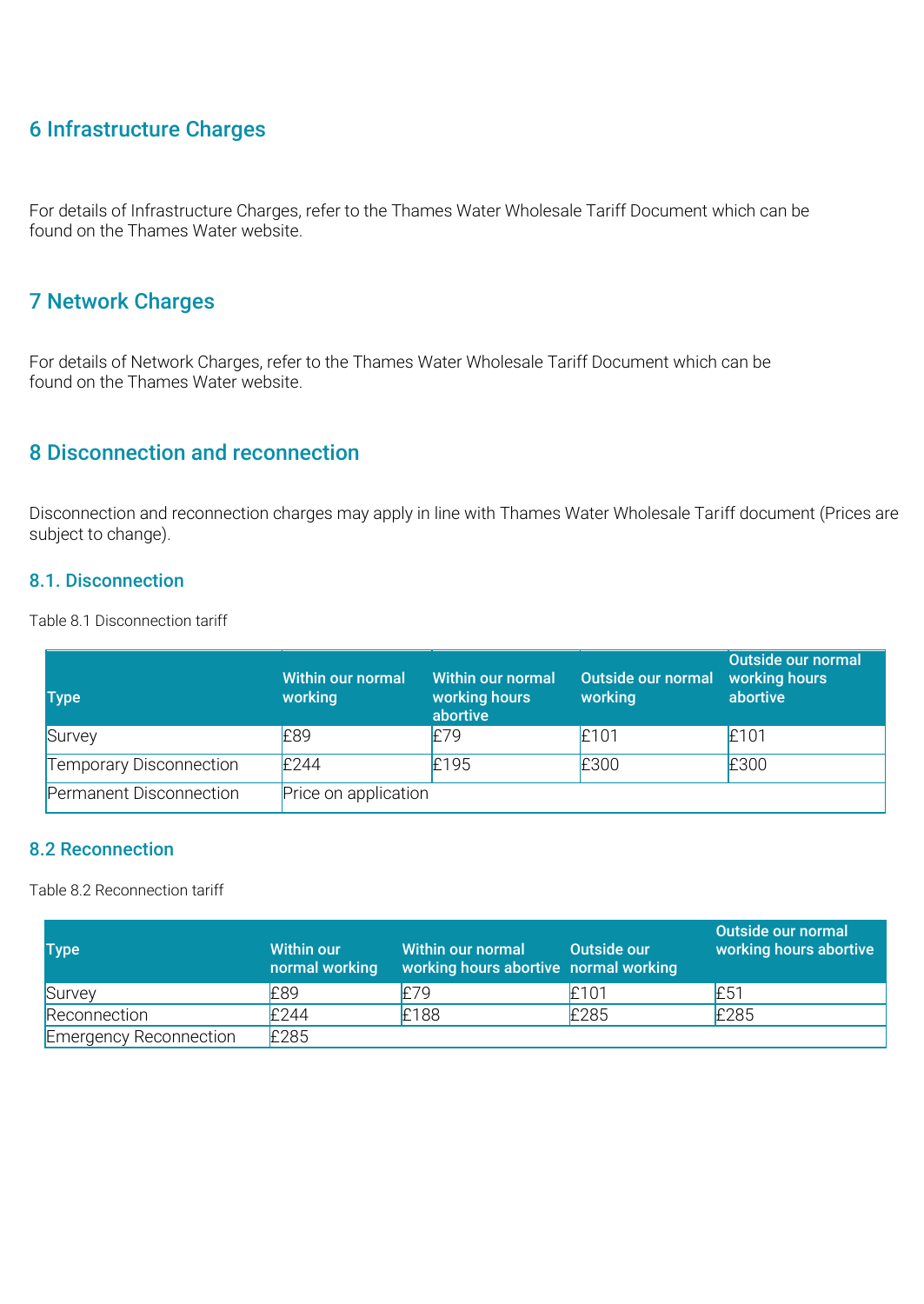# 9 Other Charges

Other charges may apply in line with Thames Water Wholesale Tariff document.

Castle Water may charge a reasonable administration cost in connection with services provided by Thames Water or procured for customers by Thames Water, where there is no specified Retail charge. Charges will be made at the higher rate of 3.5% or an hourly rate of £75.

Castle Water may charge a failed direct debit charge of £43.75 if there is any failure in any direct debit payment (other than as a result of the act or omission of Castle Water).

Castle Water may charge:

- $\rightarrow$  A debt collection charge of £25 in respect of any invoice where Castle Water passes the account to an external debt collection agency for collection activity (other than activity involving visits to the relevant premises);
- $\rightarrow$  A visit charge of £150 in respect of any invoice where Castle Water arrange a visit to the relevant premises for collection and/or disconnection activity through either Castle Water staff or any subcontractor of Castle Water; and
- $\rightarrow$  a recoveries charge of £130.00 in respect of any overdue invoice where Castle Water has undertaken legal action to recover such sums.

These charges are in addition to:

- $\rightarrow$  charges in connection with disconnection as set out in the Thames Water Wholesale Tariff Document; and
- $\rightarrow$  third party costs incurred by Castle Water in connection with debt recovery action including without limitation court fees and the costs of instructing solicitors to pursue outstanding invoices

Castle Water may charge a meter reading charge of £10 for any meter reads requested by a customer in addition to the minimum number of meter reads required to be undertaken by Castle Water under the market codes. Where the Customer requests a specific appointment for the reading of meters, there will be an additional charge for such appointment of an amount to be notified to the customer by Castle Water

Castle Water may charge an additional invoice charge of £2.50 for each copy invoice issued to a customer by post.

Castle Water may charge a replacement invoice charge of £25 where:

- $\rightarrow$  a customer has switched to another retailer and Castle Water has issued a final invoice based on estimated readings due to the failure of the incoming retailer to provide a meter read for the transfer date within 7 days of the date on which the customer has transferred to a new retailer; and
- $\rightarrow$  the customer subsequently requests a replacement invoice based on an actual meter read on the transfer date rather than the previous estimated read.

# 10 Emergency Tariff

Where charges cannot be calculated in line with the Wholesale tariff determined by the Wholesaler for the customer, (for example due to a dispute over Wholesale parameters in the Market Data Set, a broken meter), the Retailer may, at its discretion, charge for water and sewerage services on the